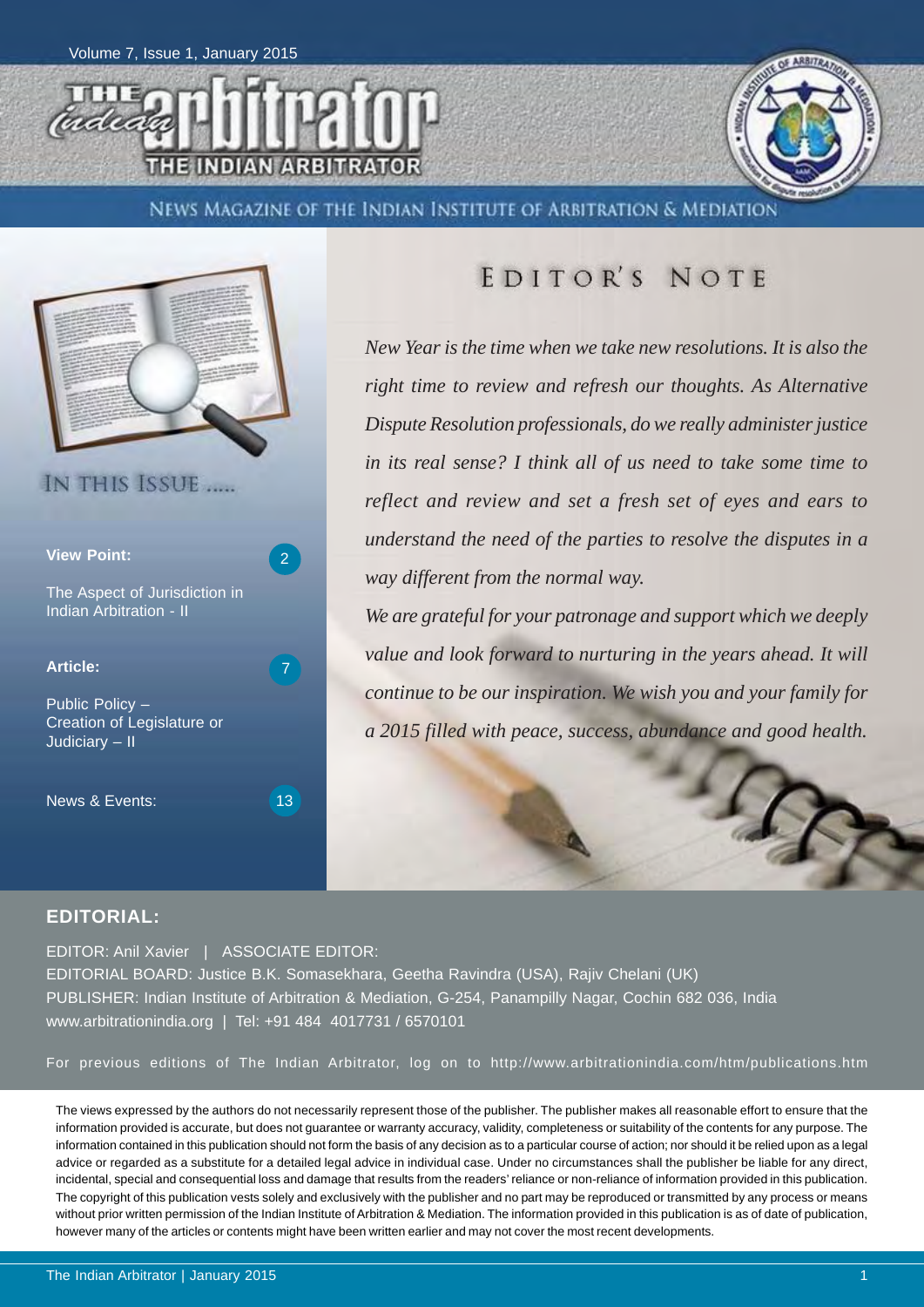# THE ASPECT OF JURISDICTION IN INDIAN ARBITRATION - II SHEFALL ROY



*This article focuses on the provisions vis-à-vis the divergence of jurisdiction between courts and arbitral tribunals. It looks at the doctrine of kompetenzkompetenz, which provides tribunals with the power to examine and determine its own jurisdiction. The conflicting issues which arise while deciding on the jurisdiction is considered liberally, postulating on the question of "Who decides?" in the second part, the article also evaluates the stance of law concerning the enforcement of foreign arbitral awards in India. The authors conclude with some suggestions pertaining to the overall structure of Arbitration Act, while focusing primarily on the aspect of Jurisdiction.*

AUTHOR: SHEFALI ROY IS A LAW STUDENT OF SYMBIOSIS LAW SCHOOL, PUNE, INDIA.

#### **ENFORCEMENT OF FOREIGN AWARDS IN INDIA**

**E**nforcement of the award is an essential feature in Arbitration. Under Section 36 of the 1996 Act, an arbitral award is enforceable as a decree of the court, and could be executed like a decree in a suit under the provisions of the Civil Procedure Code, 1908.<sup>1</sup>

Prior to January 1996, the law of enforcement of arbitration awards in India was spread between three enactments. Enforcement of domestic awards was dealt with under a 1940 Act. Enforcement of foreign awards was divided between two statutes — a 1937 Act to give effect to the Geneva Convention awards and a 1961 Act to give effect to the New York Convention awards. As the Geneva Convention became virtually otiose (by reason of Art VII of the New York Convention), enforcement of foreign awards, for all practical purposes, came under the 1961 Act and domestic awards came under the 1940 Act. The enforcement regime between these two statutes was, however, quite distinct.2

Arbitration and Conciliation Act, 1996 provides framework for enforcement of foreign arbitral awards in India. It is pertinent to notice that only awards made under the New York Convention of 1960 or the Geneva

**<sup>(</sup>Footnotes)**

<sup>1</sup> Section 36 of the Arbitration and Conciliation Act, 1996 – Enforcement **-** Where the time for making an application to set aside the award under Section 34 has expired, or such application having been made, it has been refused, the award shall be enforced under the Code of Civil Procedure, 1908 (5 of 1908) in the same manner as if it were a decree of the court.

<sup>2</sup> Kachwaha, Sumeet, Asian International Arbitration Journal, Volume 4, Number 1, Pages 64-82. © Siac, 2008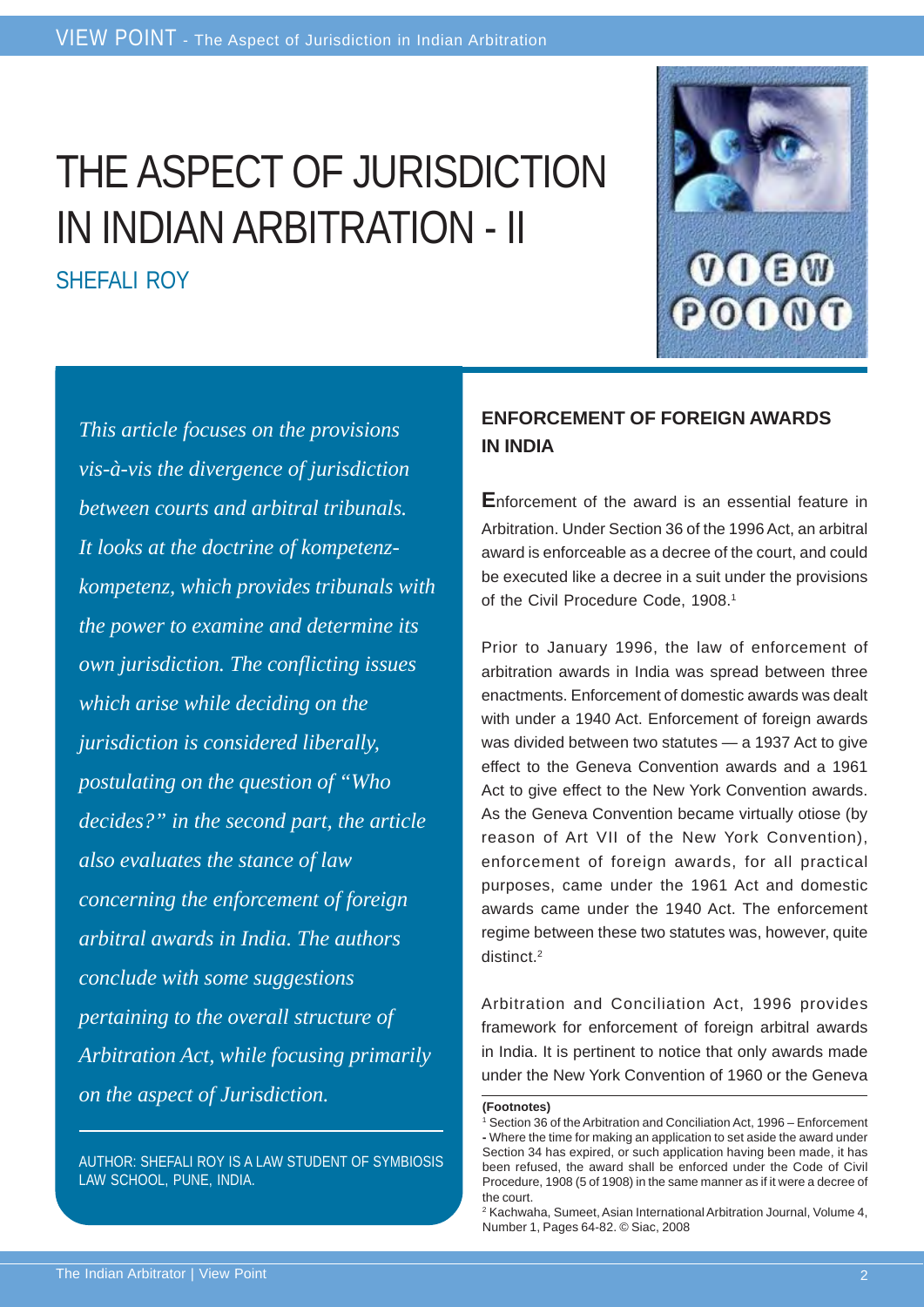Convention of 1927 can be classified as foreign awards, which given in countries are signatories to these two statutes. New York Convention has wider applicability than the Geneva Convention.

The expression "arbitral award" has not been defined in Part I, but the expression "foreign award" has been defined in Section 44 of Part II, which reads as under:

"44. Definition — In this Chapter, unless the context otherwise requires, 'foreign award' means an arbitral award on differences between persons arising out of legal relationships, whether contractual or not, considered as commercial under the law in force in India, made on or after the 11th day of October, 1960 –

- (a) in pursuance of an agreement in writing for arbitration to which the Convention set forth in the First Schedule applies, and
- (b) in one of such territories as the Central Government, being satisfied that reciprocal provisions have been made may, by notification in the Official Gazette, declare to be territories to which the said Convention applies."

The case *Sukanya Holdings Pvt. Ltd. vs. Jayesh H. Pandya & Anr3 was concerned with Section 8, Section 45 of Arbitration and Conciliation Act and Section 89 of CPC.* The Supreme Court stated that, "*Reliance was placed on Section 89 CPC in support of the argument that the matter should have been referred to arbitration. In our view, Section 89 CPC cannot be resorted to for interpreting Section 8 of the Act as it stands on a different footing and it would be applicable even in cases where there is no arbitration agreement for referring the dispute for arbitration. Further, for that purpose, the court has to apply its mind to the condition contemplated under Section 89 CPC and even if application under Section 8 of the Act is rejected, the court is required to follow the procedure prescribed under the said section".*

The observations made this case is that the matter concerned Chapter I of Part II of the 1996 Act, dealing with the arbitration under the New York Convention, the Supreme Court liberally interpreted Section 45 to attain the legislative intent preferring arbitration, as reflected in Section 45. The Court accorded priority to the Chapter I of Part II stating that it was unaffected by Part I of Act. The Apex court has also stated that considering the language used in Section 8, it is not necessary to refer to the decisions rendered by various High Courts interpreting Section 34 of Indian Arbitration Act, 1940 which gave a discretion to the Court to stay the proceedings in a case where the dispute is required to be referred for arbitration.

#### **(Footnotes)** 3 (2003) 5 SCC 531

### INTERESTED TO CONTRIBUTE ARTICLES ?

We would like to have your contributions. Articles should be in English. Please take care that quotations, references and footnotes are accurate and complete. Submissions may be made to the Journals Division, Indian Institute of Arbitration & Mediation, G-254, Panampilly Nagar, Cochin - 682 036 or editor@arbitrationindia.com.

Publication of the Article will be the discretion of IIAM and submissions made indicates that the publish the copyrighted material to the publisher of the IIAM Journal.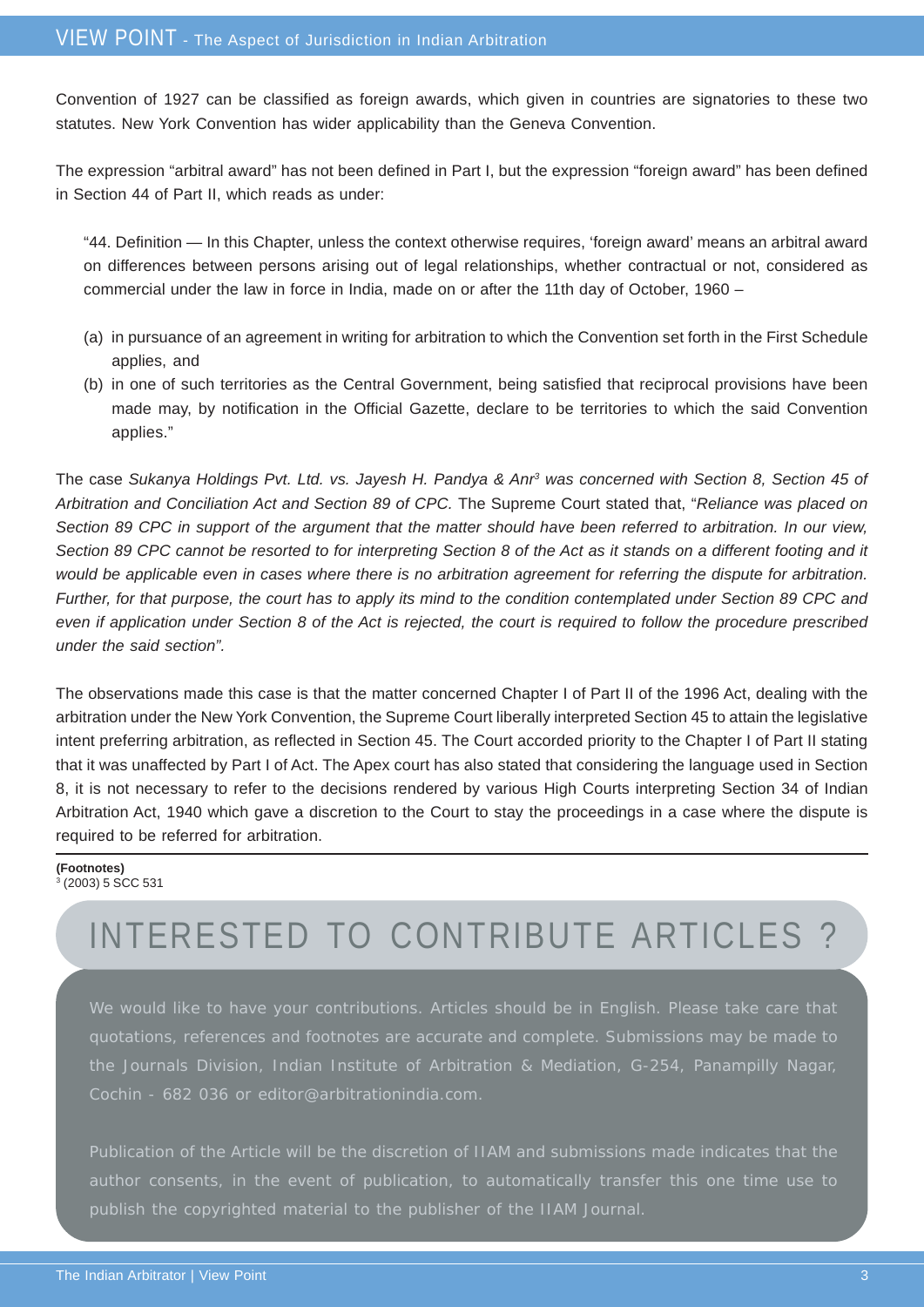Indian courts have narrowly construed the ground of public policy in relation to foreign awards. The Supreme Court stated in one of its recent judgment that for foreign awards, the narrow definition of public policy, as previous defined in *Renusagar Power Co. vs. General Electric Co*.<sup>4</sup>, must be applied. This means that enforcement of a foreign award will only be refused on grounds of public policy, if the award is contrary to: (i) a fundamental policy of Indian law; or (ii) the interest of India; or (iii) justice or morality.

In *Oil & Natural Gas Corporation Ltd. vs. Saw Pipes<sup>5</sup>*, the issue was whether an award could be set aside on the ground that the arbitral tribunal had incorrectly applied the law of liquidated damages to the case. The question turned around the scope of Section 34 of the 1996 Act. Earlier, the Apex Court in the *Renusagar* case laid down the criteria for refusal to enforce a 'foreign award'. In the case of *Saw Pipes,* the Court added one more ground of 'patent illegality' that is when 'the award is contrary to the substantive provisions of law or the provisions of the (1996) Act or against the terms of the contract.' The Court in *Saw Pipes case* confined the expansion of public policy to domestic awards alone as an earlier larger Bench decision of the court in the case of *Renu Sagar* had construed narrowly this ground as limited to 'fundamental policy of Indian law'. However, a recent decision of the Supreme Court in the case of *Venture Global Engineering vs. Satyam Computer Services*<sup>6</sup> held that the wider interpretation of 'public policy' would apply to foreign awards as well.

#### **Enforcement Statistics of Foreign Awards**

#### *High Court and Supreme Court (1996 to September 2007) (Foreign Awards)*

| SI. No.        | Grounds                                                              | Total No. of<br>challenges | Allowed | Rejected       | Modified |
|----------------|----------------------------------------------------------------------|----------------------------|---------|----------------|----------|
| $\mathbf{1}$ . | Jurisdiction                                                         | 5<br>29.41%                |         | 5              |          |
| 2.             | <b>Public Policy</b>                                                 | 3<br>17.64%                |         | $\overline{2}$ |          |
| 3.             | Technical grounds (petition to be made<br>under S.48 not under S.34) | 3<br>17.64%                |         | 3              |          |
| 4.             | Requirement of separate execution<br>proceedings                     | 2                          |         | $\overline{2}$ |          |
| 5.             | No grounds or reasons in award                                       | 1                          |         |                |          |
| 6.             | Petition filed for winding up on the basis<br>of foreign award       | 1                          |         | 1              |          |
| 7.             | No arbitration Agreement                                             | 1                          | 1       |                |          |
| 8.             | 1996 Act does not apply                                              |                            |         |                |          |

*Source: Asian International Arbitration Journal, 2008, vol.4, number 1, page 81*

- 4 994 Supp (1) SCC 644
- 5 (2003) 5 S.C.C. 705

<sup>6</sup> CA No 309 of 2008 (10 January 2008)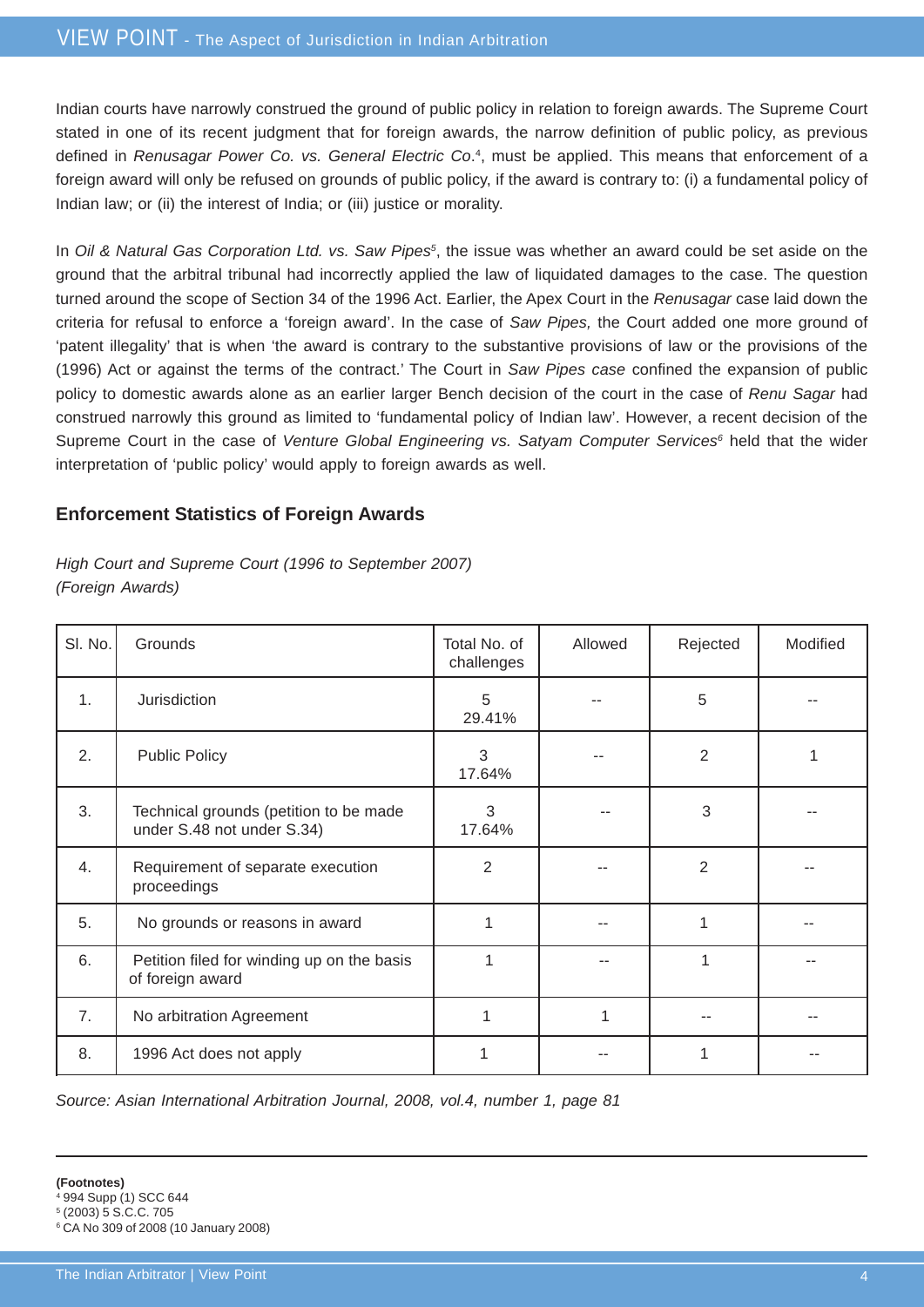#### **Unenforceable awards**

Under Section 48 and 57 of the Arbitration and Conciliation Act, an Indian Court can refuse to enforce a foreign arbitral award if it falls within the scope of following defenses:

- (i) the parties are under some incapacity;
- (ii) the agreement is void;
- (iii) the award contains decisions on matter beyond the scope of the arbitration agreement;
- (iv) the composition of the arbitral authority or arbitral procedure was not in accordance with the arbitration agreement;
- (v) the award has been set aside or suspended by a competent authority of the country in which it was made;
- (vi) the subject matter of dispute cannot be settled by arbitration under Indian Law, or
- (vii)the enforcement of the award would be contrary to Indian public policy.

#### **EPILOGUE**

The UNCITRAL Model, which has been adopted in India for establishing the arbitration laws, is commendable. It certainly is a positive step taken forward for settling conflicting issues. It can be noted that globalization of the Indian economy in the early nineties and the consequential economic reforms demanded the need and existence of an effective dispute resolution mechanism to quickly settle arising disputes. The 1996 Act was enacted to achieve this purpose of quick and cost-effective dispute resolution. It confers broad powers on arbitral tribunals with respect to determining their jurisdiction, embedding legal diversity. Considered on various criterions, India does have the potential to qualify as having an arbitration-friendly jurisdiction. There are noble opportunities, which have been utilized and also are ahead of us that we are yet to discover.

## J IN I LAM PEACE FORUM



IIAM Peace Forum is an opportunity for people from different walks of life to form regional Forums to share ideas and develop strategies for conflict prevention, peacemaking and peace building.

We envision the future in which people will "LIVE AND HELP LIVE".

Joining the Peace Forum, not only create the sense of fulfilling the social responsibility, but also create a feeling of elation in partnering a long term process of positive social transition in India. It gives a feeling of satisfaction and a meaning to your lives.

For details contact dpm@arbitrationindia.com

If wrinkles must be written upon our brows, let them not be written upon the heart. The spirit should never grow old. ~James A. Garfield~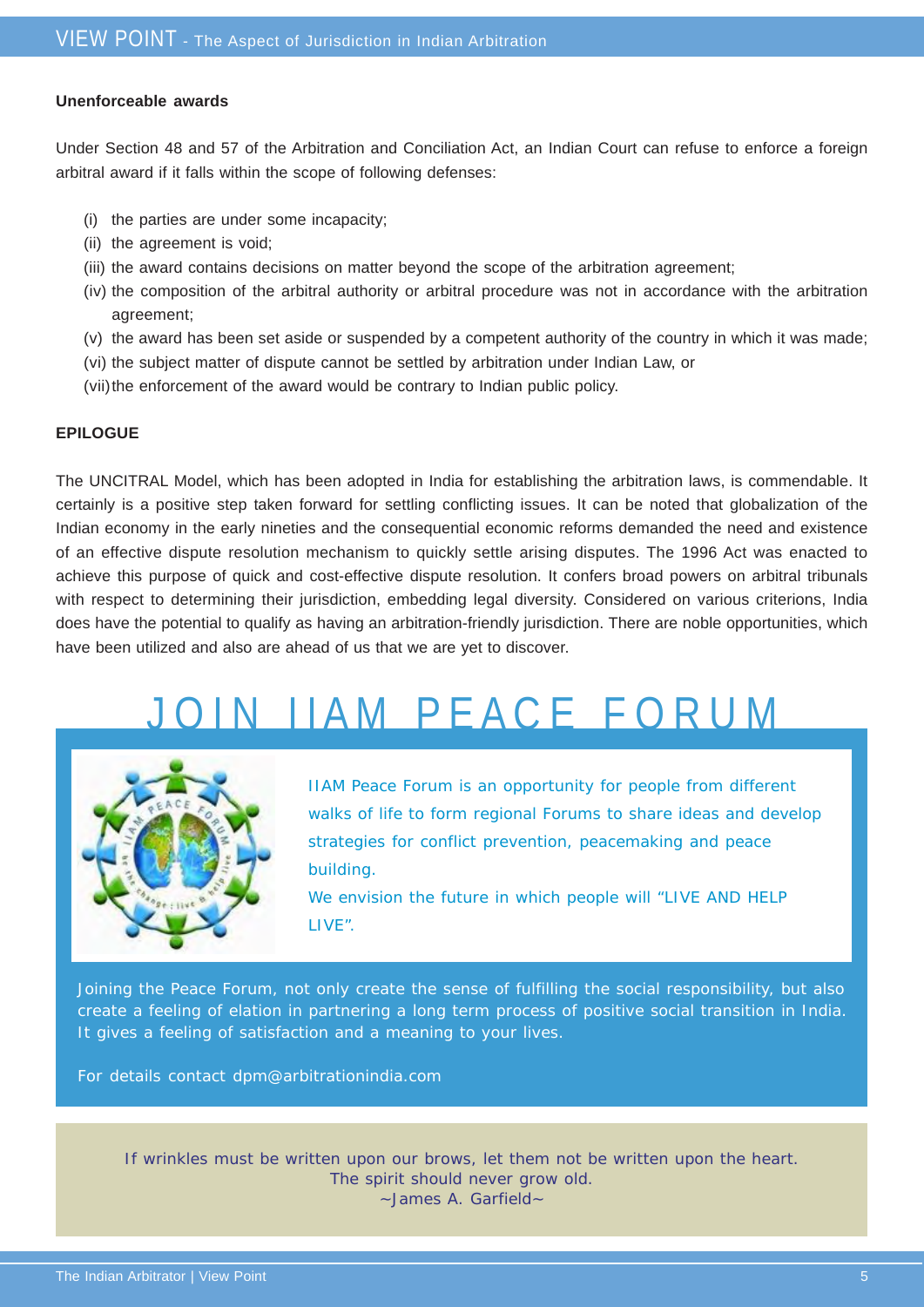However, there are few recommendations, which need to be addressed. The Arbitration Act is complex and thus simple interpretation is required than making it more multifaceted. Few suggestions are mentioned hereunder:

- All stakeholders arbitrators, judges and lawyers- should make efforts to change general attitude towards arbitration. Despite the 1996 Act's prohibition of judicial intervention, (i.e. 'no judicial authority shall intervene except where so provided in [that] part.') courts continue to intervene in direct defiance of the agreement of the parties. Therefore, it is necessary for the players in arbitration proceedings (i.e. arbitrators, judges and lawyers) to know and to understand the direction of the new law, respect the will of the parties set out in arbitration clauses, and observe the dichotomy between arbitration and litigation. This change in the mindset must focus on the need to make the system more effective, attractive and functional.<sup>7</sup>
- The government should propagate knowledge of the benefits of alternate dispute resolution mechanisms to foster growth of domestic and international arbitration culture amongst lawyers, judges and national courts. There must not be lack of awareness.
- The judicial interventions with arbitral proceedings and awards in India have established a discrete division of law, which is the 'law of arbitration'. This tendency clearly aggravates the foundational aim of providing for arbitration clauses - which is to ensure speedy and efficient dispute-resolution in the commercial context.
- One of the main issues is that an arbitral tribunal has no mechanism to enforce its own direction. For this reason, it can be stated that the arbitral tribunal does not have any coercive authority to secure implementation of its interim measures, which is not fair in itself. This can be considered as a major defect that weakens the entire arbitration mechanism, and at times makes it appear spiritless. If a tribunal has competence to rule on its own jurisdiction, it should also have competence to enforce its rule.
- Independent institutions should engage into training for development of competent professionals who want to get trained.
- The Government shall realize without failure that use of arbitration can help in reducing the burden of litigation on judiciary and thus promote it at a larger level.

Arbitration in India reveals that arbitration as an institution is still evolving, and has not yet reached the stage to impart accelerated justice. The interventionist instincts and expanded judicial review may cause an issue. The Indian courts are in ambiguity concerning their own interference and sometimes restrain themselves or not from interfering with arbitral awards. A subtle equilibrium is required so as the efficiency of arbitration process is not adversely affected. It is essential to maintain a balance along with safeguarding the foundational pillars of the arbitration. This can only happen when you look at each circumstance with a different perspective and take out an apposite solution for it. The Arbitration field in India is very much green and growing. It is the responsibilities of the judiciary to provide an effective mechanism to render justice and to make sure that everyone is treated equally and are not deprived of their rights.

#### **(Footnotes)**

 $\frac{1}{7}$  Source: Arbitrating Commercial and Construction Contracts' published in ICA

The three things that are needed for success. TALENT, LUCK, DISCIPLINE DISCIPLINE is the ONLY one that you can control. ~Michael Chabon~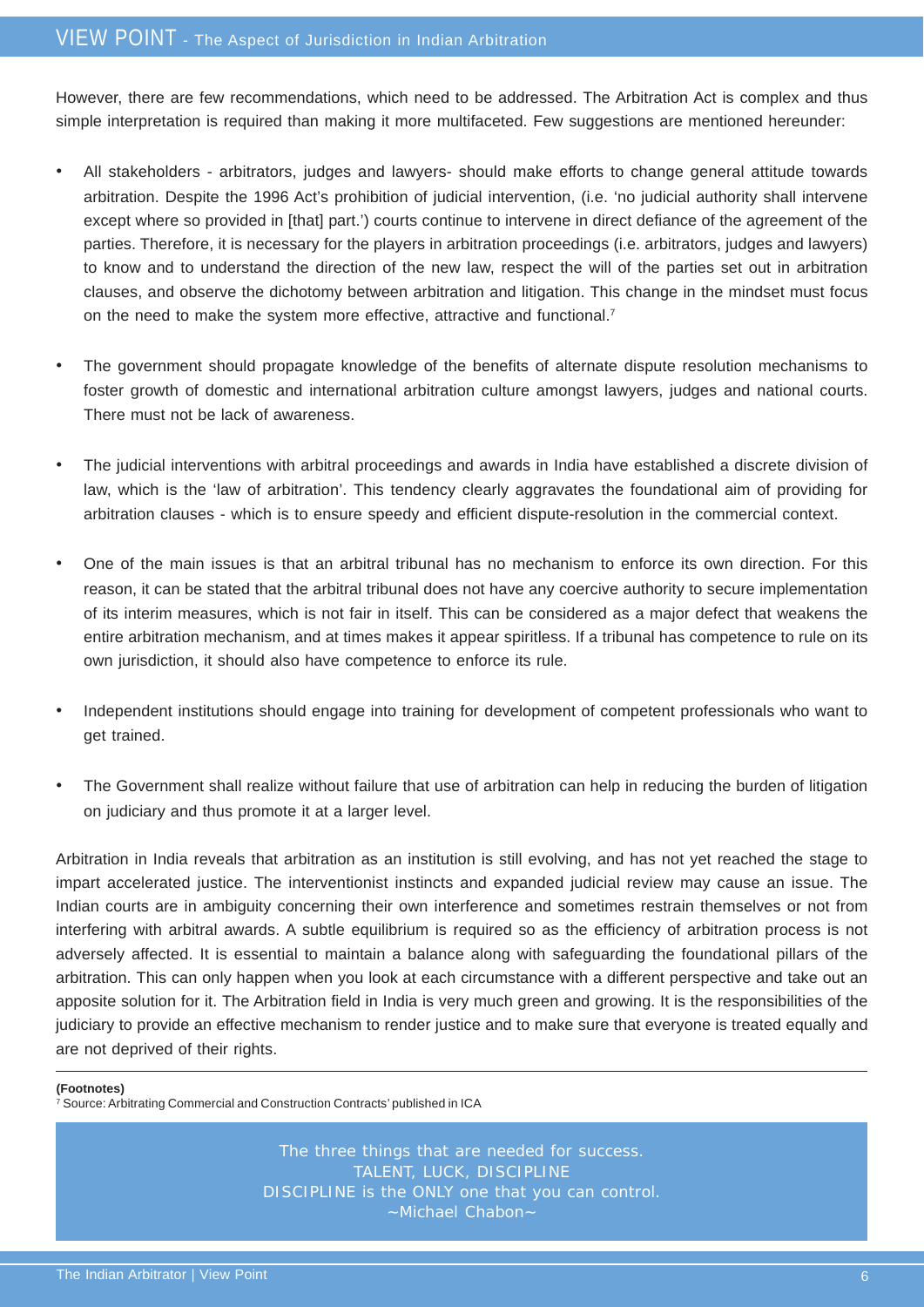# PUBLIC POLICY – CREATION OF LEGISLATURE OR JUDICIARY - II

SONAL SRIVASTAVA & PURNIMA SRIVASTAVA



AUTHOR: SONAL SRIVASTAVA AND PURNIMA SRIVASTAVA ARE LAW STUDENTS OF THE NATIONAL LAW UNIVERSITY ODISHA (NLUO), INDIA

**Judicial Interpretation of Public Policy: Fraud, Misconduct or Corruption as a Ground for Setting Aside the Arbitral Award.**

Section 34(2)(b)(ii) provides that an award induced or affected by fraud or corruption is in conflict with the public policy of India and the same can be set aside by the court under section 34(2)(b)(ii). Fraud is defined under section 17 of the Indian contract act. Fraud includes

(i) The suggestion, as to a fact, of that which is not true by one who does not believe it to be true;

(ii)The active concealment of a fact by one having knowledge or belief of the fact;

(iii) A promise made without any intention of performing it;

(iv) Any other act fitted to deceive;

(v) Any such act or omission as the law specially declares to be fraudulent.

Silence is does not amounts to fraud but where there is a duty to speak and the person intentionally keeps silence then its deliberate act of not speaking amounts to fraud amounts to fraud.

Misconduct on the part of the arbitrator is a ground under Explanation to section 34(2)(b)(ii) for setting aside

an arbitral award so far such misconduct lies in fraud or corruption. In *Payyavule v. Payyavule Kesanna*1, the Supreme Court set aside an award where the arbitrator took statements from each of the parties in the absence of

#### **(Footnotes)** AIR 1953 SC 21

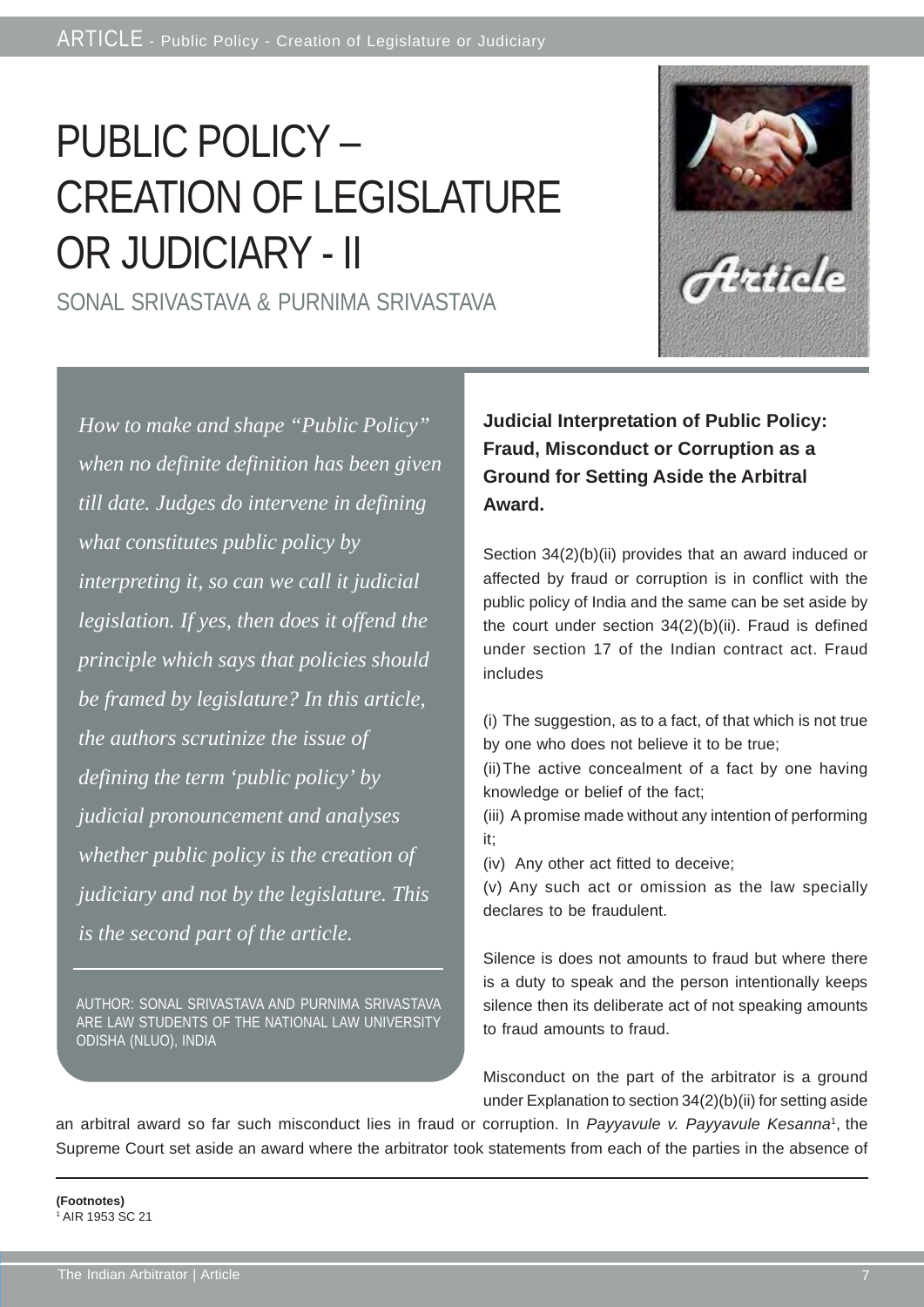the other and made the award. In *Dewan Singh v. Champat Singh*<sup>2</sup>, it was held that it is a misconduct on the part of an arbitrator to use personal knowledge for deciding the dispute before him unless so authorised by the reference.

Corruption on the part of an arbitrator means moral obliquity. For an allegation of corruption, it is not always necessary that the arbitrator should have been bribed, nor is it necessary that there should be some other form of venality or gross immorality or flagitious conduct. Corruption may take a milder form. But there must be some privity of mind; some perversion of the moral feeling, either by interest or passion or partiality<sup>3</sup>.

#### **Public Policy Creation of Legislature or Judiciary**

The word public policy is not defined either In the Arbitration and Conciliation act nor in any other act. Therefore the construction and interpretation of this term has been entirely the work of the Judiciary. The court went on so far as to hold that Since the expression "public policy" covers the field not covered by the words "and the law of India", which follow the said expression, contravention of law alone will not attract the bar of public policy and something more than contravention of law is required.4

The expression "in conflict with the public policy of India" is widely worded, and deliberately, so as to permit challenges which were not permissible earlier.<sup>5</sup> However For reasons given earlier, this view is not justified. Inspiration is derived from the judgment in *Central Inland Water Transport Corporation Ltd. v. Braja Nath Ganguli*<sup>6</sup> that as new concepts take place of old, transactions which were once considered against public policy are now being upheld by the Courts and similarly where there has been a well-recognized head of public policy, the Courts have not shirked from extending it to new transactions and changed circumstances and have at times not even flinched from inventing a new head of public policy and the observation of the Supreme Court that, lacking precedent, the Court can always be guided by the light of the preamble to the Constitution and the principles underlying the fundamental rights and the directive principles enshrined in our Constitution.7

**(Footnotes)**

- <sup>2</sup> AIR 1970 SC 967
- 3 Cameron v. Menzies, [1868] 6 M 279
- 4 Renusagar Power Co. Ltd. v. General Electric Co.

<sup>5</sup> Hindustan Petroleum Corporation Ltd. v. Batliboi Environmental Engineers Ltd., and Anr., Arbitration Petition No. 280 of 1999, dated 4.12.2000.<br><sup>6</sup> AIR 1986 SC 1571.

7 Vijaya Bank V. Maker Development Services Pvt. Limited, 2001(4) ALLMR143.



### **BECOME A MEMBER OF IIAM**

Empower yourself with the techniques of Alternative Dispute Resolution. Apart from being elected to the Governing Council, also become part of Expert Committees and Users Committees to give expert advice / opinions to the Governing Council on the improvement of ADR in India.

Your association will provide the necessary inspiration for the endeavours of IIAM.

Choose from the different category of memberships. For details. see: www.arbitrationindia.com/htm/membership.htm or mail to dir@arbitrationindia.com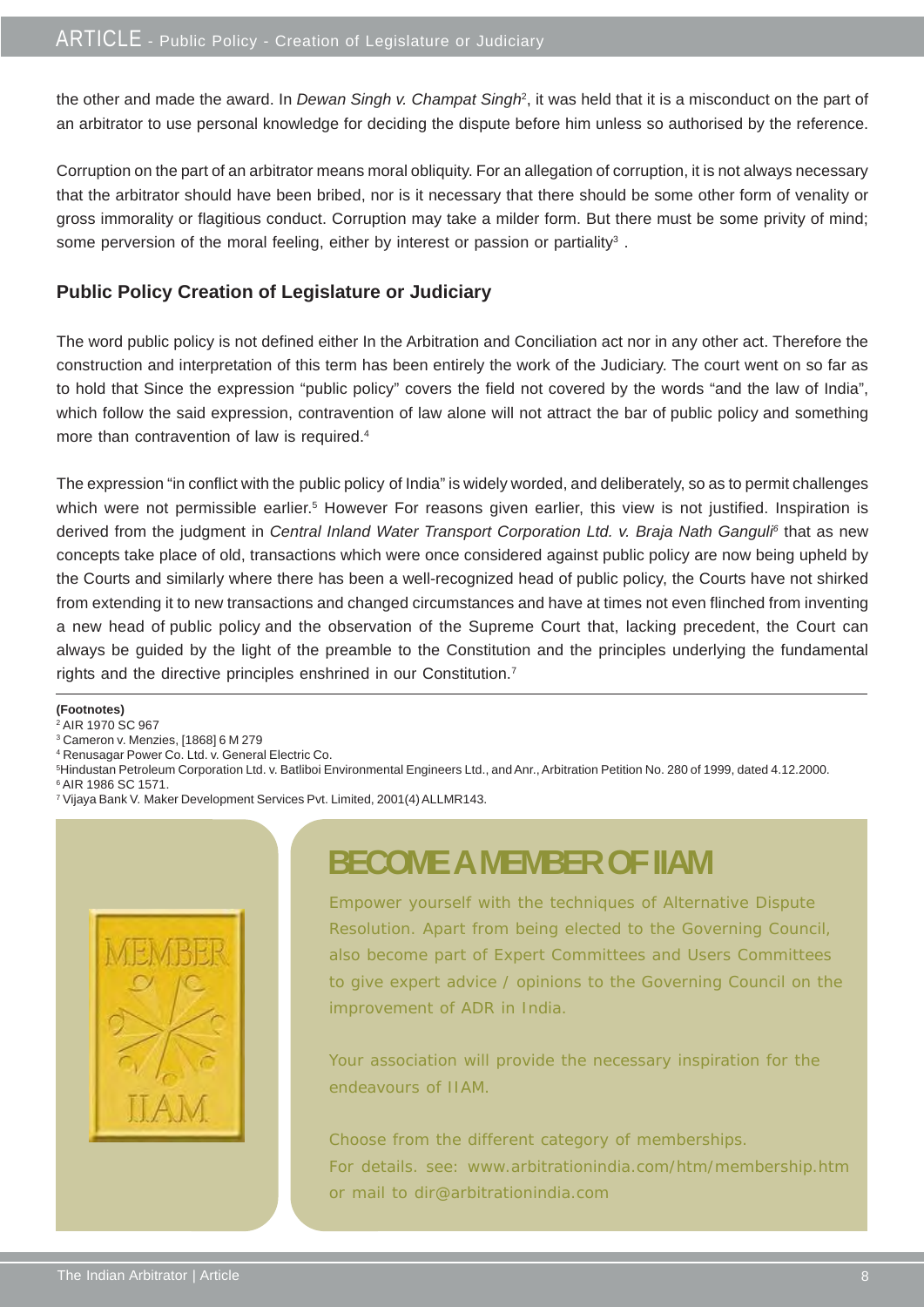Judicial interference against the arbitral award which has been time and again came up before the courts for consideration wherein the views of the courts including this court is consistent that the court while deciding Section 34 objection cannot culminate into the appellate court to decide every legal and factual issue. It is only those errors of patent illegality, without jurisdiction or biasness or against the Public policy where in the awards seems to be unsustainable, the courts are empowered to interfere and not in all other cases to correct errors committed by the Arbitrator.

It is equally trite that the court hearing the objections under section 34 of the Act shall not interfere in the arbitral award to substitute its own opinion or where there are two views possible, the court would have arrived at another view if the court were to hear the proceeding originally will not invite judicial interference under Section 34 of the Act.

In *Oil and Natural Gas Corporation's v SAW Pipes Ltd.*,<sup>8</sup> the Supreme Court has considered the scope of interference of arbitral award on the ground of Public policy in great detail and observed that the phrase ' Public policy of India" is not required to be given a narrower meaning and that wider meaning is required to be given, so as to prevent frustration of legislation and justice, the Supreme Court has held thus:

Therefore, in our view, the phrase "Public policy of India" used in Section 34 in context is required to be given a wider meaning. It can be stated that the concept of Public policy connotes some matter which concerns Public good and the Public interest. What is for Public good or in Public interest or what would be injurious or harmful to the Public good or Public interest has varied from time to time. However, the award which is, on the face of it, patently in violation of statutory provisions cannot be said to be in Public interest. Such award /judgment/decision is likely to adversely affect the administration of justice. Hence, in our view in addition to narrower meaning given to the term "Public policy" in *Renusagar case*9 it is required to be held that the award could be set aside if it is patently illegal. The result would be -award could be set aside if it is contrary to:

- (a) Fundamental policy of Indian law; or
- (b) The interest of India; or
- (c) Justice or morality, or
- (d) In addition, if is patently illegal.

Illegality must go to the root of the matter and if the illegality is of trivial nature it cannot be held that award is against the Public policy. Award could also be set aside if it is so unfair and unreasonable that it shocks the conscience of the Court. Such award is opposed to Public policy and is required to be adjudged void."10

#### **Public Policy: At International Level**

Traditionally, domestic courts involves in arbitral proceedings when the agreement between the parties itself calls for it , finally when the matter is identified as the matter to refer for arbitration next question arises as whether the issue involves the area where public policy dictates, all such disputes are resolved by the courts.<sup>11</sup>

Judicial review of foreign or even domestic awards is very rare in order to ensure arbitral finality and is limited to enforcement of the terms of the arbitration agreement and to ensuring that no violation of due process or public

**<sup>(</sup>Footnotes)**

<sup>8</sup> AIR 2003 SC 2629. 9 1994 Supp. (1) SCC 644.

<sup>10</sup> Mahanagar Telephone Nigam Limited V. M/s Telephone Cables Ltd., 2012 VAD (Delhi) 784 , 190 (2012) DLT 227.

<sup>11</sup> Kenneth M. Curtin, An Examination of Contractual Expansion and Limitation of Judicial Review of Arbitral Awards ,Ohio State Journal On Dispute Resolution, Vol.15, No.2, 3371999-2000.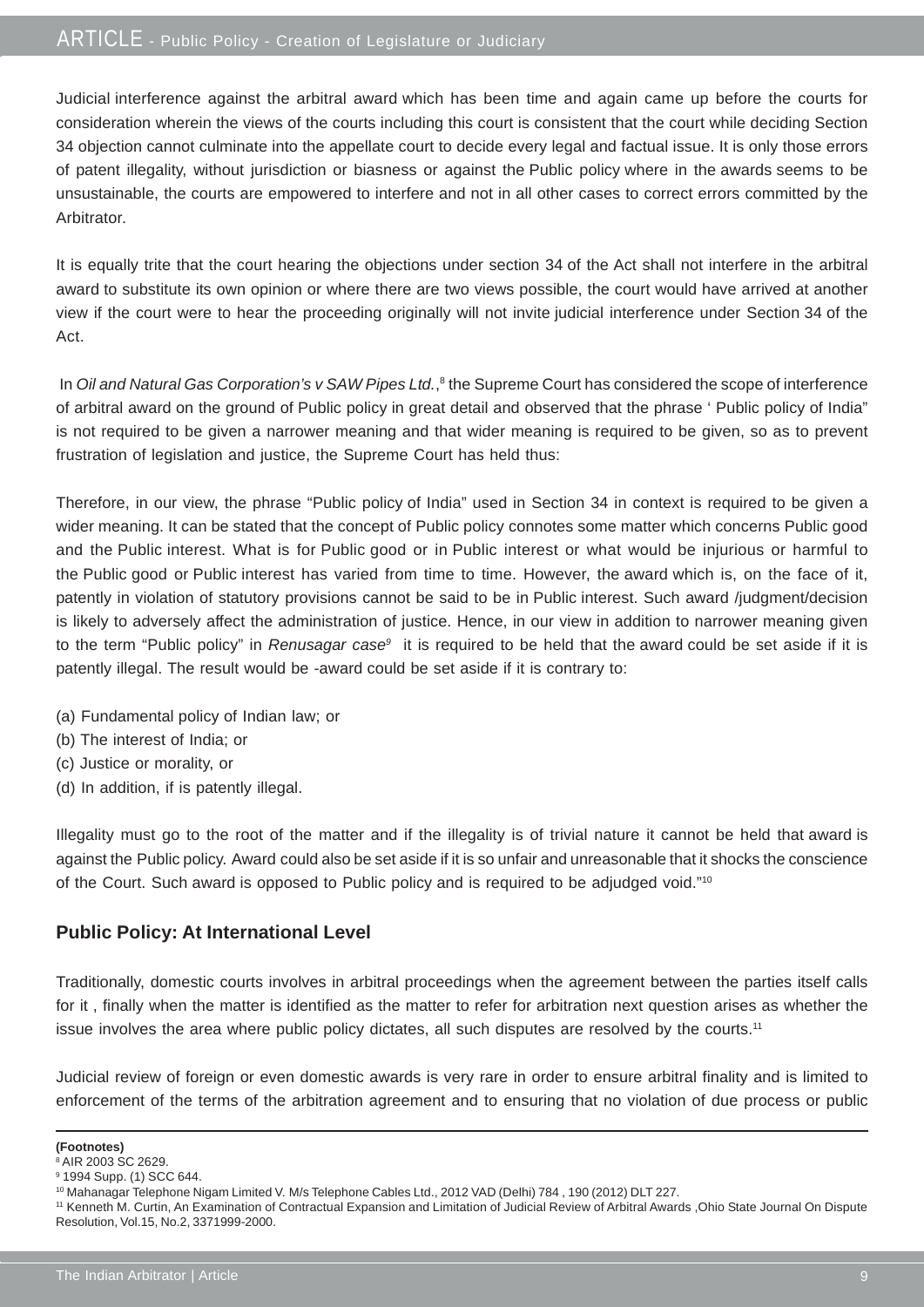policy has occurred. While most states don't allow the judicial review of arbitral awards, public policy is one exception which has been accepted by most courts. There are conflicting opinions on the matter sometimes even within the country.

even in such jurisdictions whose courts have rejected the public policy exception, some potential exists so that totally unconsciable arbitral awards which are a violation of the public policy may be reviewed.

#### **Enforcement of Foreign Arbitral Awards**

Almost all the countries in the world unanimously agree that public policy is a ground on which a foreign award can be refused to be executed in a country even Art.5(2)(b) of The UNCITRAL Convention on the Recognition and Enforcement of Foreign Arbitral awards popularly known as the New York Convention states that *the recognition and enforcement of foreign artbitral awards may be refused on grounds of public policy*. This convention as of 2014 has been ratified and adopted by 149 countries including India and is one of the most followed convention on the subject of foreign arbitral awards. Replication of this provision (Art.5(2)(b)) is found in the domestic laws of many nations including India i.e., Sec. 48 of the Arbitration and Conciliation Act,1996.



#### **VALUE OF THINGS!**

A crow lived in the forest and was absolutely satisfied in life. But one day he saw a swan. "This swan is so white," he thought, "and I am so black. This swan must be the happiest bird in the world."

He expressed his thoughts to the swan. "Actually," the swan replied, "I was feeling that I was the happiest bird around until I saw a parrot, which has two colours. I now think the parrot is the happiest bird in creation."

The crow then approached the parrot. The parrot explained, "I lived a very happy life, until I saw a peacock. I have only two colours, but the peacock has multiple colours."

The crow then visited a peacock in the zoo and saw that hundreds of people had gathered to see him. After the people had left, the crow approached the peacock. "Dear peacock," the crow said, "you are so beautiful. Every day thousands of people come to see you. When people see me, they immediately shoo me away. I think you are the happiest bird on the planet."

The peacock replied, "I always thought that I was the most beautiful and happy bird on the planet. But because of my beauty, I am entrapped in this zoo. I have examined the zoo very carefully, and I have realized that the crow is the only bird not kept in a cage. So for past few days I have been thinking that if I were a crow, I could happily roam everywhere."

That's our problem too. We make unnecessary comparison with others and become sad. We don't value what we have. This leads to the vicious cycle of unhappiness. So live your life ahead valuing the things that you have.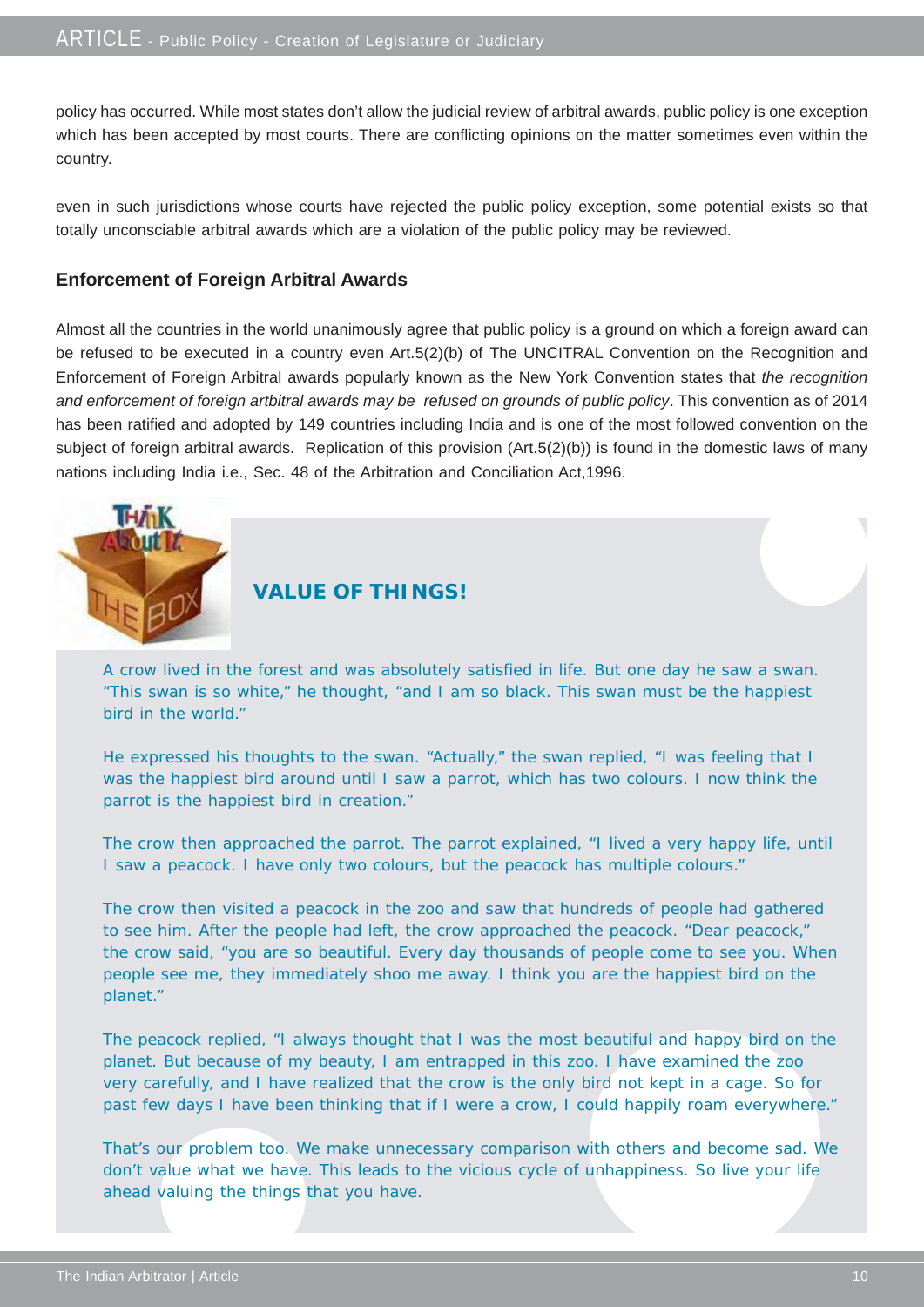However Insofar as the public policy defense to the enforcement of an award even under this convention the courts have interpreted it in a very narrow manner, such a defense will only be sustained if enforcement of the award would "offend most basic notions of morality and justice."12

There might be some difference when it comes to common law and civil law countries especially when it comes to terminology. While most countries which are influenced by the British legal system adopt the terminology public policy some states adopt wordings like Public order, etc. However the change in the phraseology is not of any significant importance. In recognizing arbitral awards made in Taiwan, China, Hong Kong or Macau, regard is paid to public policy and similar concepts. The judiciary of the Hong Kong Special Administrative Region (HKSAR), out of the influences of the British legal system, employs the term of "public policy," while the Court of Appeal of the Macau Special Administrative Region (MASAR) uses the term of "public order," as set out in their Civil Procedure Code. With respect to Taiwan, while public order and good morals are different concepts, the courts tend to combine and examine these two concepts altogether. In the case of China, it points to the social and public interests which also slightly differs from the aforementioned concepts. However, except in the case of HKSAR, the courts seldom elaborate on these concepts.<sup>13</sup>

However, it is still very difficult to define what constitute public order or good morals. Courts precedents, despite not too many, may provide some directions in this respect. Because neither the New York convention nor any domestic law defines what public policy is, therefore sometimes the court go out of way to overturn an arbitral award. <sup>14</sup>

#### **Conclusion**

The power to make the law is inherited with legislature and in case of dispute judiciary is there is interpret it and make it handy for the parties so that benefit can be given to the parties who rightfully claim it. Public policy as described above has no specified definition and the power is vested with judiciary to prescribed its limits and set its scope as per the requirement to find the amicable solution.

The court almost thought the world unanimously recognized that they have no authority to review the award in relation to its substance. Each country has adopted its own way of interpreting public policy like Russia interpreted the term in such a manner that the recognition and enforcement of an arbitral award would be contrary to the *public policy* of the Russian Federation only if the enforcement of the award would violate the sovereignty and would endanger the security of the country, or contradict the fundamental principles of the Russian legislation.<sup>15</sup> Therefore we can say that some countries have adopted a much liberal form while interpreting the word public policy. Although Art.5 of the New York convention makes public a universally accepted defence for the non enforcement of foreign arbitral awards no country has been able to come up with a satisfactory inclusive definition of what exactly public policy constitutes. The public policy exception is only to be employed "where enforcement would violate a forum state's most basic notions of morality and justice." 16

#### **(Footnotes)**

If you face the light, the shadows MUST fall behind you.

<sup>&</sup>lt;sup>12</sup> Michael F. Hoellering, Arbitration in the United States, Proceedings of the Annual Meeting (American Society of International Law), Vol. 76 (APRIL 22-24, 1982), pp. 175-178.

<sup>&</sup>lt;sup>13</sup> Chien-Huei Wu, Mutual Recognition of Arbitral Awards Among Taiwan, China, Hong Kong And Macau: Regulatory Framework And Judicial Development, 3 Contemp. Asia Arb. J. 65 2010.

<sup>&</sup>lt;sup>14</sup> Pei-Kan Yang, Exploring A Recent Judicial Dilemma On Recognition And Enforcement Of People's Republic Of China Arbitral Awards In Taiwan (Republic Of China, 2 Contemp. Asia Arb. J. 117 2009.

<sup>&</sup>lt;sup>15</sup> Alexander S. Komarov, Enforcement of International Arbitral Awards on the Territory of the Russian Federation, US-China Law Review, Feb.2005, Vol. 2, No.2 (Serial No.3).

<sup>16</sup> Parsons & Whittemore Overseas Co. v. Societe Generale de L'Industrie du Papier (Rafta), 508 F.2d 969, 974 (2d Cir. 1974).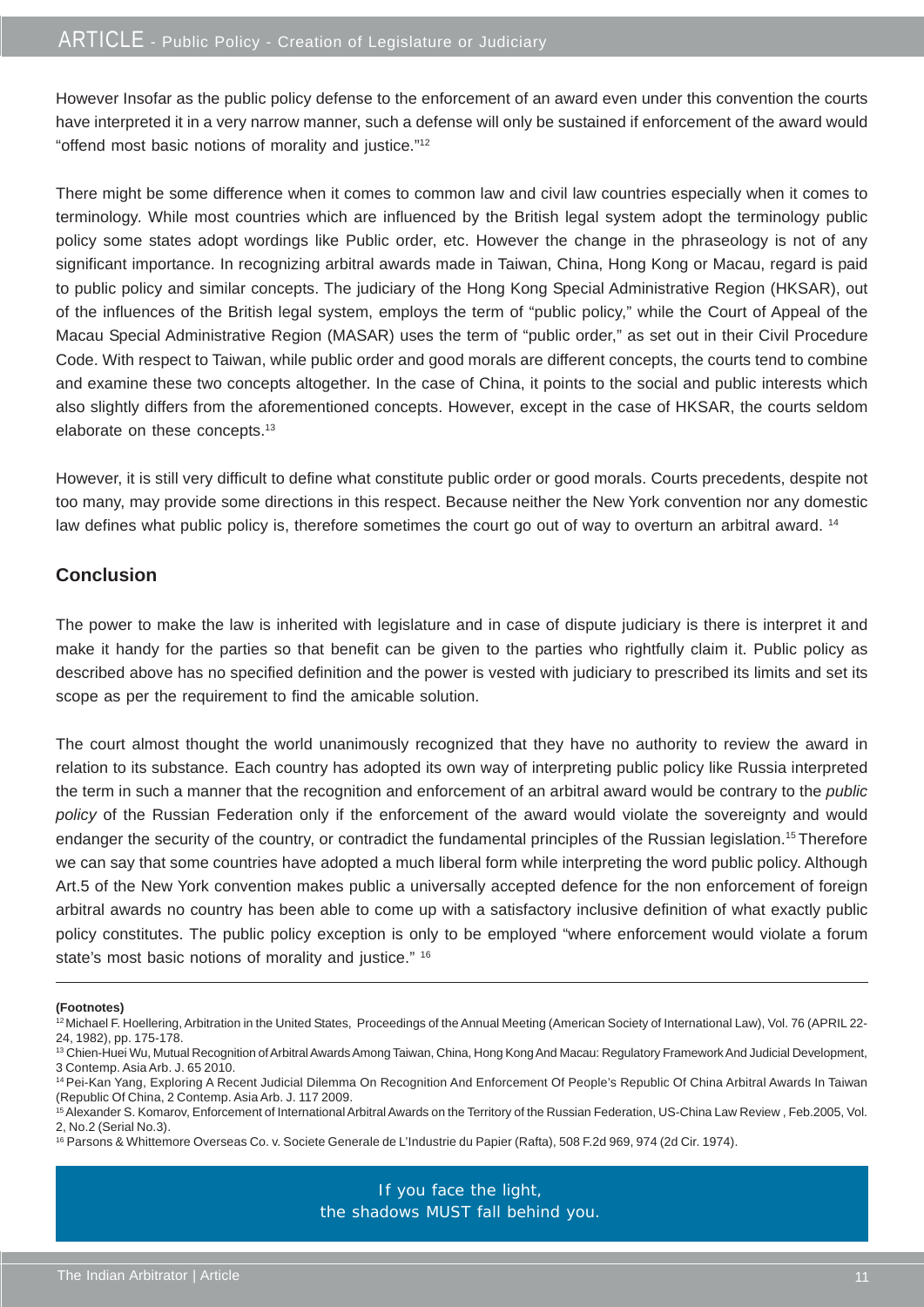In an international arbitration (i.e., an arbitration involving two or more nations and citizens of two or more nations), an enforcing court needs to take cognizance not only of its own public policy, but also the public policy of other interested nations and the special needs of international commerce. Consequently, international public policy consists of those national public policy concerns that also should be applied in an international context.17 One nation's public policy "should prevail only if warranted by the nature of the dispute," statute, or public policy objective involved, which should be determined by comparing the connections existing between the case at hand and each of the nations involved in the dispute.<sup>18</sup>

In domestic arena also public policy has been given an equivalent importance The provision of overturning arbitral award on the basis of public policy could be termed as *judicial legislation* on the whole. Public policy in modern times is the judicial legislation in which the judges are required to indulge themselves for the benefit of the parties because ultimate aim of judiciary is making the uphold the claim of the needful party by recognizing their rights and giving them proper remedy against all the odds. Thus we could say that the public policy is the creation of the judiciary and not the legislature in strict sense.

#### **(Footnotes)**

<sup>17</sup> Mark A. Buchanan, Public Policy and International Commercial Arbitration, AM. Bus. L.J. 511, 513 (1988).

18 Andreas Bucher & Pierre-Yves Tschanz, International Arbitration In Switzerland 105 (1989).

Lawyers should never ask grandmas a question if they aren't prepared for the answer!

In a trial, a small-town prosecuting attorney called his first witness, an elderly grandmother to the stand. He approached her and asked; "Mrs. Jones, do you know me?"

She responded, "Why, yes, I do know you, Mr. Williams. I've known you since you were a young boy, and frankly, you're a big disappointment to me. You lie, cheat on your wife, manipulate people and talk about them behind their backs. You think you're a big shot when you haven't the brains to realize you never will amount to anything more than a two-bit paper pusher. Yes, I know you."

The lawyer was stunned! Not knowing what else to do, he pointed across the room and asked, "Mrs. Jones, do you know the defense attorney (the opponent's lawyer)?"

She again replied, "Why, yes, I do. I've known Mr. Bradley since he was a youngster. He's lazy, bigoted, and has a drinking problem. He can't build a normal relationship with anyone and his law practice is one of the worst in the state. Not to mention he cheated on his wife with three different women. One of them was your wife. Yes I know him."

The defense attorney almost died.

The judge asked both lawyers to approach the bench and in a quiet voice said: "If either of you rascals asks her if she knows me, I'll send you to jail for contempt of court!!!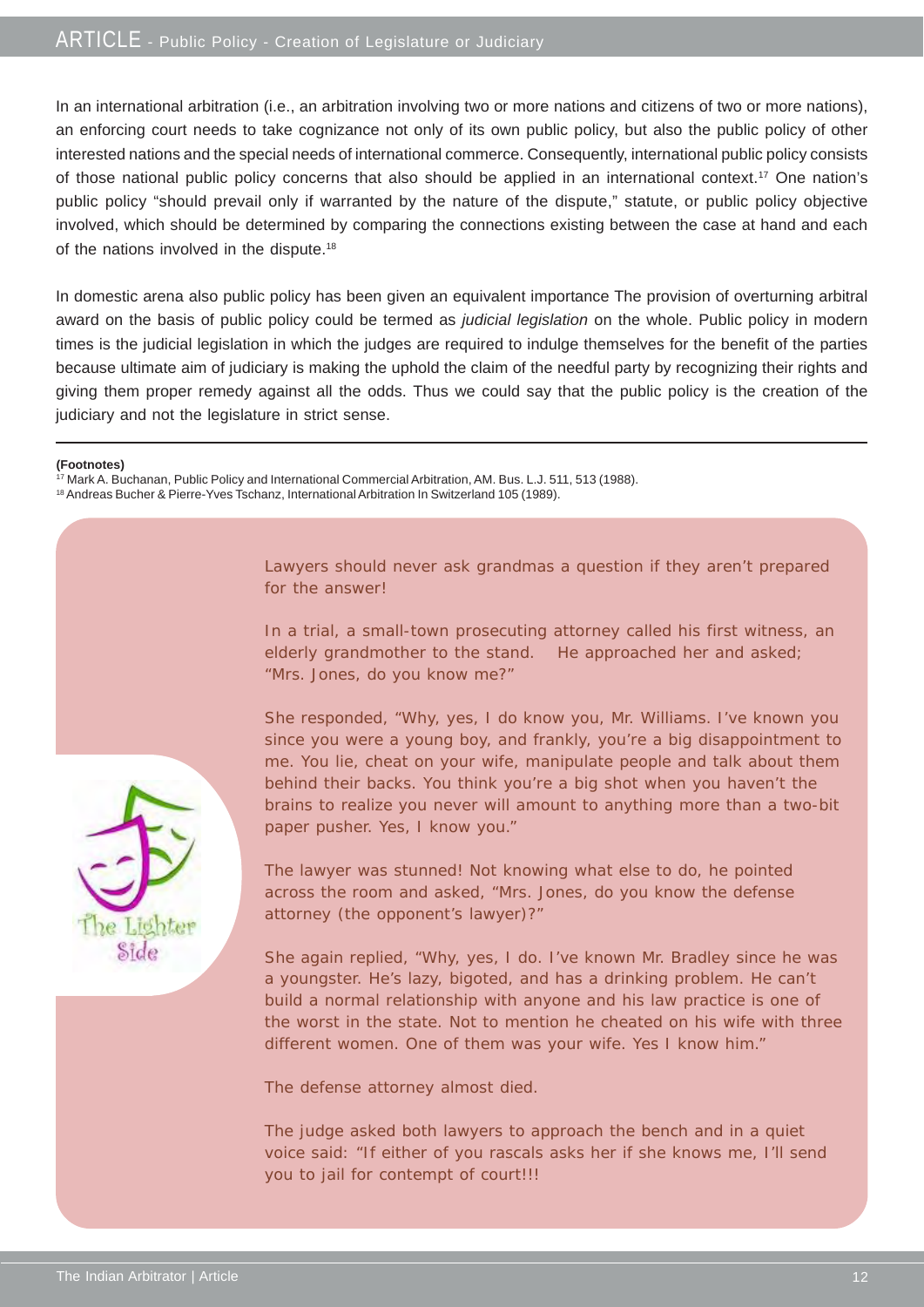# NEWS & EVENTS



### INDIAN ARBITRATION LAW AMENDED

The amendments to the Arbitration and Conciliation Act, 1996, aimed at sending a signal to the international community that settling commercial disputes in India is no more a difficult and costly proposition, was cleared by the Union Cabinet recently. One of the key amendments to curb delay in arbitration is to stipulate a condition that the arbitrator in a commercial dispute will have to settle the case in nine months unless the High Court grants an extension.

### MEDIATION MANDATORY IN MATRIMONIAL DISPUTES

The High Court of Karnataka, India has held that not referring matrimonial disputes for mediation would amount to "breach" of the law that enables amicable resolution of such cases. Direction was issued to all the Family Courts in the State on noticing that a judge of a Family Court in Bangalore in August this year had refused to refer for mediation the plea of a 26-year-old man, based in Washington in US, to declare his marriage as "null and void *ab initio*". The Court said that the Family Courts have "no discretion" whether to refer or not a matrimonial dispute for settlement through mediation.

## ASIA PACIFIC INTERNATIONAL MEDIATION SUMMIT, NEW DELHI

The American Bar Association in association with UNCITRAL is conducting the International Mediation Summit at New Delhi from February 12-15. The Summit will engage a range of experienced dispute resolution practitioners, academics, judges, attorneys, mediation and arbitration professional organizations, and users such as international corporate representatives and government entities. The Summit will focus on a wide variety of topics including building sustainable mediation programs, best practices in court-connected and community mediation programs, commercial mediation, cross-border international mediation, the enforceability of international mediation agreements, and the future of mediation in Asia.

Details can be found at http://www.arbitrationindia.org/htm/events.html